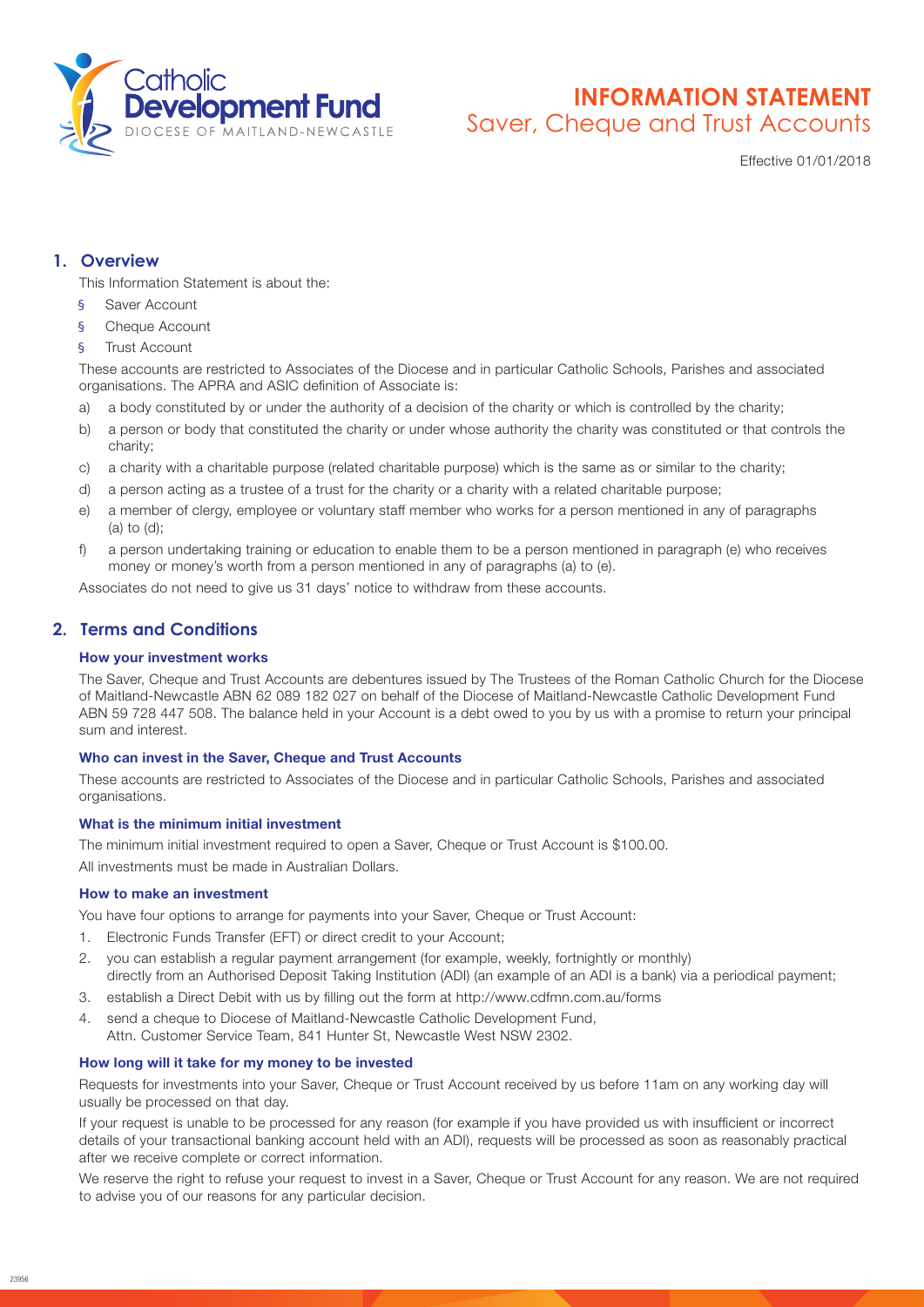#### CDF Online Member Access

You can manage your Saver, Cheque and Trust Accounts with CDF Online. To be setup on CDF Online you will need to complete the CDF Online Access Request located at http://www.cdfmn.com.au/forms

#### How to withdraw your money from your Saver, Cheque and Trust Account

You do not need to provide us with any period of notice to withdraw money from your Saver, Cheque or Trust Account. You can withdraw your money online using CDF Online or by request to the CDF staff via cheque, Bpay, direct debit and cash.

#### Interest

Interest rates are published at [http://www.cdfmn.com.au/](http://www.cdfmn.com.au/interest-rates)interest-rates. The interest payable on your Saver, Cheque and Trust Accounts is a variable interest rate and is subject to change. The interest rate is set using the formula set out in the CDF Interest Rate Policy.

Interest on the Saver, Cheque and Trust Accounts is calculated daily at the daily percentage rate based on the balance in account at the end of each day. The 'daily percentage rate' is the annual interest rate divided by 365. Interest is credited to the account on the last day of each quarter.

#### What about fees and charges

Transaction fees charged by the CBA are not passed on. However, stop cheque and dishonour fees are passed on.

#### Change in your details

You must promptly notify us if you change your name or address.

#### Tax File Numbers

You are not obliged to provide us with your Tax File Number (TFN) / TFN exemption or Australian Business Number (ABN). However, if you fail to do so, the Fund is required by law to withhold tax from interest where a TFN, TFN exemption or ABN has not been quoted on an investment, and where interest is payable to a non-resident.

#### Changes to Terms and Conditions

We may change some of the terms and conditions of your investment with us. We will tell you of the change by publishing the change on our website and on CDF Online no later than the day of change.

## **3. How to apply for an Associate Saver Account**

You may apply to open a Saver, Cheque or Trust Account by completing our application form available on our website http:// www.cdfmn.com.au/forms or by contacting us directly. Please ensure that all fields on our application form are correctly completed. Please ensure that you sign and date our application form.

Your Application must be accompanied by ID documents and signature samples as per the ID requirements specified in the account application form. Investing with the Fund is conditional upon you providing the necessary identification information and the Fund carrying out any necessary verification check(s).

Please see Section 2 (Terms and Conditions) for detailed information on how to invest and use your account. Please note that your application cannot be processed until all of our requirements are met to our satisfaction.

## **4. Contact Us**

We are pleased to answer any questions that you may have about our accounts.

Please feel free to contact us at:

Diocese of Maitland-Newcastle Catholic Development Fund

841 Hunter St, Newcastle West NSW 2302

Phone (02) 4979 1160

Toll free 1800 810 330

Email cdf@mn.catholic.org.au

## **5. Privacy Policy**

Our Privacy Policy can be found at [http://www.cdfmn.com.au/regulat](http://www.cdfmn.com.au/regulatory)ory